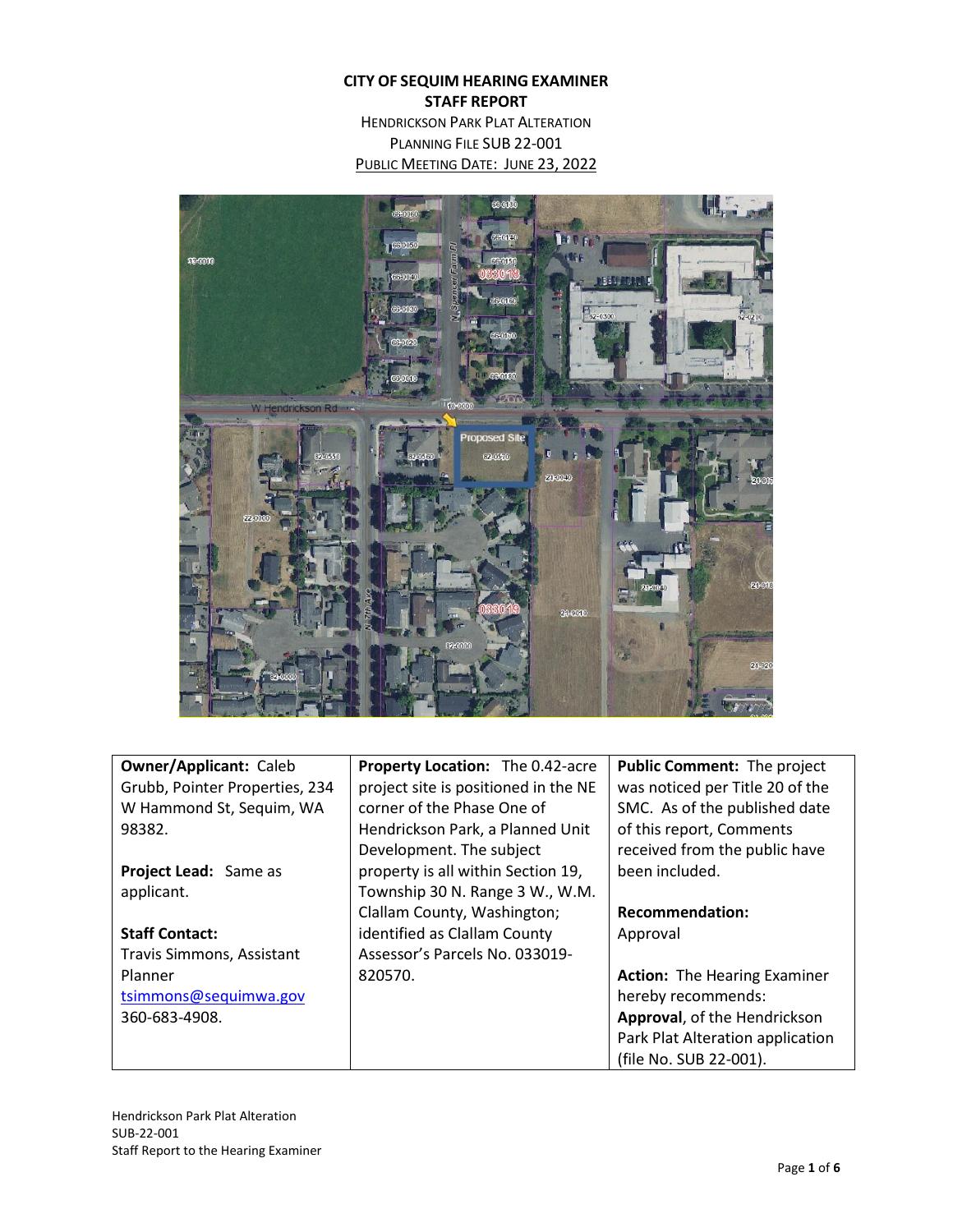## **1. PROJECT SUMMARY**

*1. a. Project Description:* A proposed final plat alteration to remove a note on approved Revised Plat of Phase One of Hendrickson Park, A Planned Unit Development that was approved on August 28, 1996.

The applicant proposes removing the following plat note, "Parcels 'A' 'B-1' AND 'B-2' shall be restricted to professional offices, or medical/dental clinics, as provided at chapter 18.24.030 of the Sequim Municipal Code". The removal of this plat note will remove the use restriction currently in place and allow the subject parcels to be developed in accordance with the Lifestyle District (LD) Zoning regulations as outlined in SMC 18.20.130.

## *1. b Application Process:*

- April 29, 2022: Plat Alteration application submitted to the City for review.
- April 29, 2022: Notice of complete application issued.
- May 11, 2022: Notice of application issued and public comment period opened.
- May 18, 2022: SEPA Mitigated Determination of Non-significance (MDNS) issued.
- June 10, 2022: Sent notice for public hearing.

#### *1. c Project Context:*

The project is located in the LD zoning district. The City of Sequim Future Land Use Map (FLUM) designates the land Lifestyle District, which is consistent with the zoning designation for the site [Figure 1]. Zoning in the vicinity of the subject property consists of residential and commercial zoned lots in incorporated areas. The total project area is approximately 0.42 acres.

Except for this lot, the plat in which the subject property belongs to is completely developed. The project site is bordered by single family residences to the south, by a commercial building to the west, a developed parking lot to the east and West Hendrickson Road to the north.



**FIGURE 2**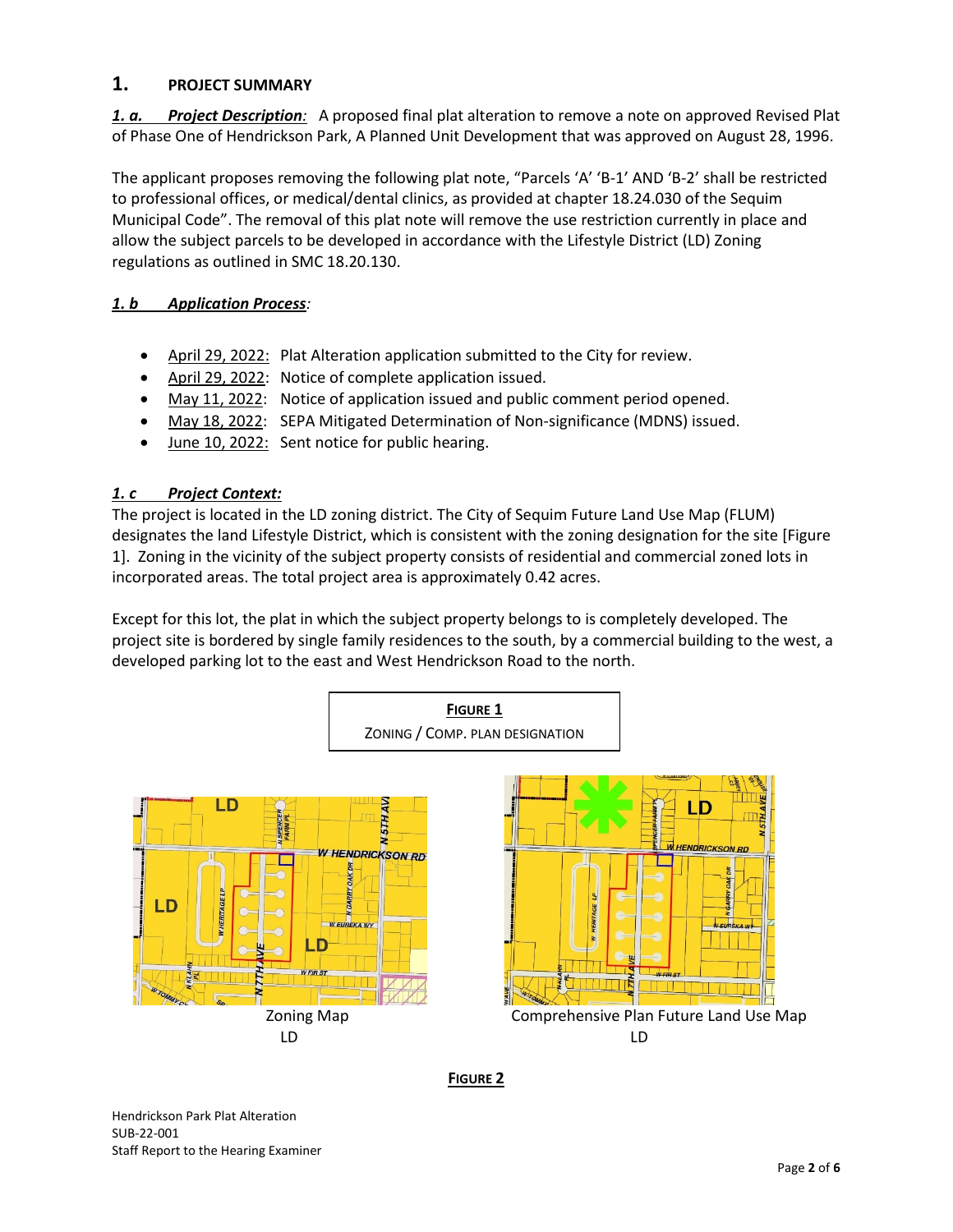

The site of the proposed alteration consists of one parcel covering an area of approximately 0.42 acres. The site is a completely flat lot with no elevation changes.

**2. STAFF DISCUSSION/ANALYSIS:**

#### **SUBDIVISION FINDINGS AND CONCLUSIONS**

#### *2. a Zoning, Land Use, Density & Development Standards*

*Discussion:* The project site's current approved plat restricts the uses allowed to medical/dental and professional office spaces. However, the underlying zoning for future land use designation, as identified in the 2015-2035 Comprehensive Plan, is Multi-Use allowing for residential, medical, and commercial (LD).

The following zoning and development standards are established in SMC Chapters 18.44 Bulk and Dimensional Requirements, 18.22 Development Standards, 18.20 Purposes of Districts, and 18.48 Off-Street Parking.

- Property Size: According to Clallam County records, the subject property is approximately 0.42 acres in area (gross).
- Current Land Use: The subject property is currently undeveloped. The surrounding properties have been developed for residential and commercial uses.
- LD Lifestyle District: Promote growth of lifestyle options for seniors in a neighborhood setting that provides a broad range of housing types, services, mobility options and healthcare facilities to support "living-in-place" through the many stages of senior life. SMC 18.20.130.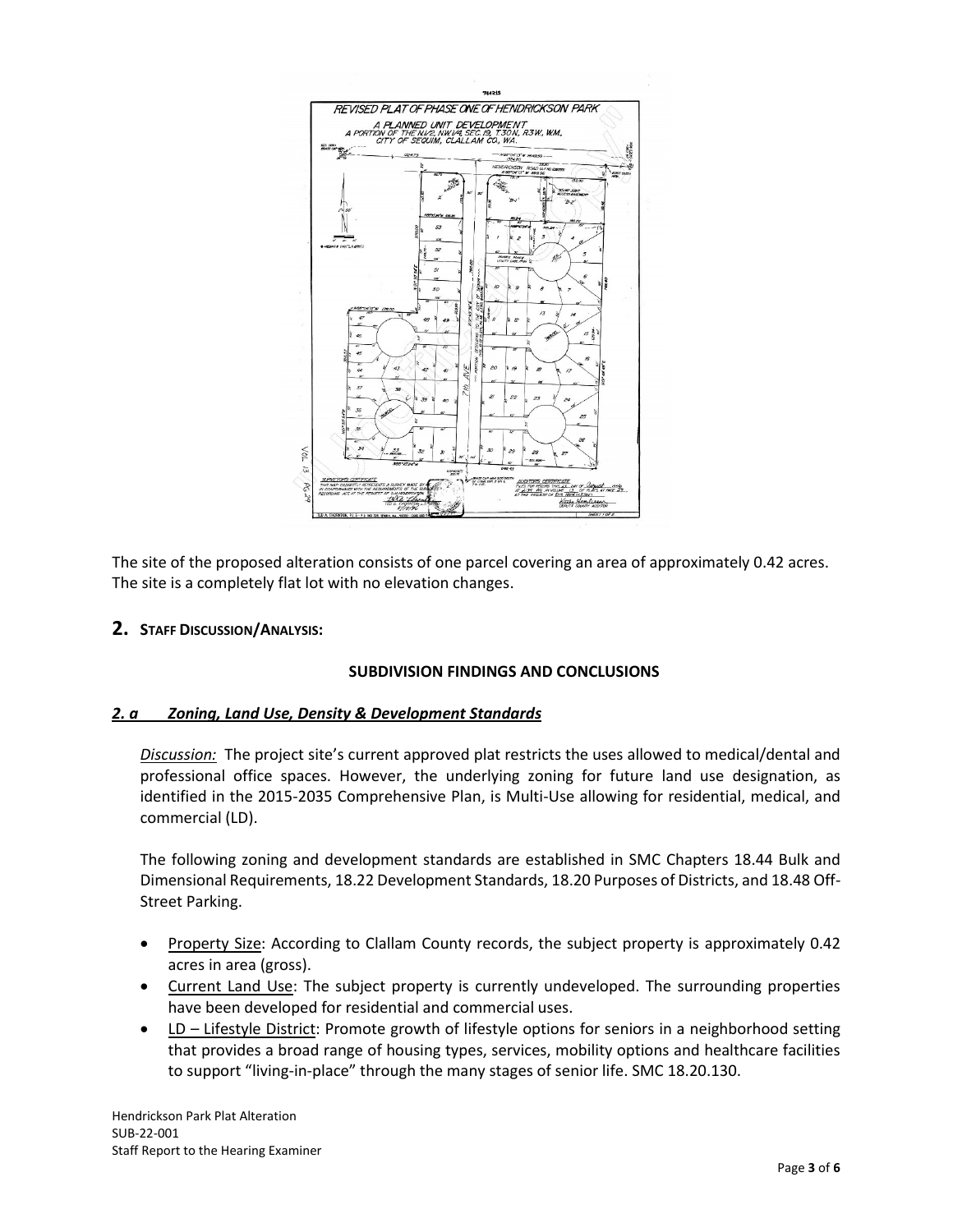- Lot size and Density: No limitations on lot size for residential, health care, public facilities and services and communications facilities. Square footage restrictions on size of office, personal and professional businesses of 10,000gsf. Square footage restrictions on retail/service businesses of 6,000gsf.
- Building Height: Depends on use, ranges from 25'-65' (see Chapter 18.20.130 SMC).
- Parking: Depends on use and facility (see Chapter 18.48 SMC).
- Lot Coverage (All Structures): As determined to meet stormwater management (Chapter 13.104 SMC), parking, and landscape requirements (Chapter 18.22 SMC and SMC 18.24.130).
- Signage: Any subdivision/project signage would need to satisfy the requirements of SMC 18.58 (Sign Code). Any future signage will require separate review by the City's Building Department, at which time it will be reviewed for compliance with the City's sign regulations (SMC 18.58).
- Buffers: None recorded on current plat.
- Open Space & Recreation: No requirements on current plat for this lot.

*Staff Finding #1: Staff finds that, the Hendrickson Park Plat Alteration is consistent with the requirements of SMC, Chapter 18 (Zoning) [the bulk and dimensional requirements of SMC 18.20.050, Lifestyle district - LD Zone Table]. Setbacks, lot coverage and building height will be reviewed at the time of individual building permit applications for the future buildings.*

#### *2.b. Plat Alteration Process & Criteria:*

Plat Alterations/Vacations are identified as Type C-2 process in Chapter 20.01.030, Procedural Framework Table (SMC), which is a Quasi-Judicial process reviewed by the Hearing Examiner. Chapter 17.25 of the Sequim Municipal Code (SMC) contains the criteria by which plat alterations are reviewed:

#### **17.25.050(B) Criteria for approval.**

*Alteration Criteria. The alteration may be approved, approved with conditions or denied after a written determination, with findings and conclusions, is made whether the public use and interest will be served by the alteration. If any land within the alteration area is part of an assessment district, any outstanding assessments shall be equitably divided and levied against the remaining*  lots, parcels or tracts, or be levied equitably on the lots resulting from the alteration. If any land *within the alteration contains a dedication to the general use of persons residing within the subdivision, such land may be altered and divided equitably between the adjacent properties. (Ord. 2016-010 § 2 (Exh. A))*

Staff discussion: The purpose of the LD zoning district is to *Promote growth of lifestyle options for seniors in a neighborhood setting that provides a broad range of housing types, services, mobility options and healthcare facilities to support "living-in-place" through the many stages of senior life.*, the proposal would satisfy the standards of the current zoning regulations and the goals and policies of the Comprehensive Plan. The zoning regulations allow for *residences – detached and attached, health care, offices – personal and professional, retail/service, public facilities and services, and communication facilities/towers*.

*Staff Finding #2: Staff finds that Hendrickson Park Plat Alteration would meet the approval requirements in SMC 17.25.050(B) Criteria for Approval.*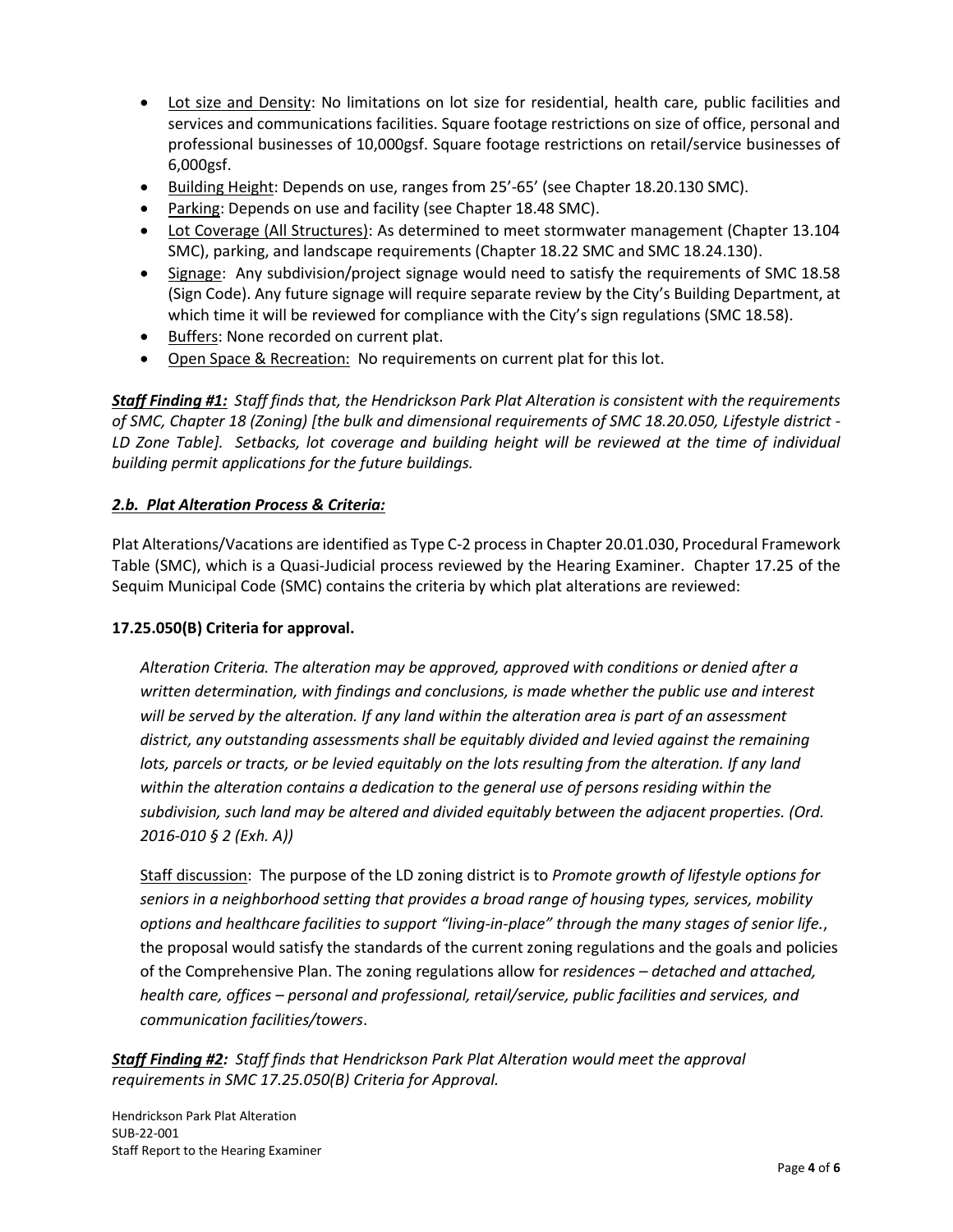## *2.c. Consistency with the Comprehensive Plan:*

The following Comprehensive Plan provisions are applicable to the current proposal:

- LU policy 3.3.1: Focus market-rate multi-family development to locate with-in Downtown and in the existing Lifestyle District.
- TR 4.4.3: *Good Sidewalks* Apply minimum standards of safety and comfort in the design of all new sidewalks to promote walking as alternative transportation, as good for personal health, and as a place of friendly encounters.
- H Goal 6.1: *Housing for a Diverse Community*  Increase the number of housing options and opportunities to meet the needs of a diverse, growing community.
- H GOAL 6.4.3: Residential Land Supply for All Needs Ensure availability of lands for residential development, including facilities to meet special housing needs throughout the City.

*Staff Finding #3: Staff finds that the Hendrickson Park Plat Alteration would be consistent with the City's Comprehensive Land Use Plan.*

## *2.d. State Environmental Policy Act (SEPA)*

• A SEPA DNS was issued on May 18, 2022. The Environmental Determination is included as an attachment. This application does not pose a probable significant adverse environmental impact.

## *Conclusion:*

The proposed plat alteration would be in conformance with the zoning standards (Title 18, SMC) and the applicable provisions for areas designated by the Comprehensive plan for Lifestyle district development and would therefore satisfy this criterion for approval. This land is not part of an assessment district and does not contain any dedications to the general use of persons residing within the subdivision. Staff believes that this alteration will serve the public use and interest by allowing it to be developed to the underlying zoning requirements.

#### *Department of Community Development Comments*

1. If approval is granted, the applicant must have the plat officially recorded per, *SMC 17.25.070 Recording*

*After approval of the alteration or vacation, the city shall order the applicant to produce a revised drawing of the approved alteration or vacation of the short plat, final plat or binding site plan. The council shall authorize the mayor to sign the approved short plat or final plat, and then the city shall file it with the county auditor at the applicant's cost, to become the lawful plat of the property (or to vacate the previously approved plat). The director of the department of community*  development shall sign the approved binding site plan and arrange for filing with the county *auditor at the applicant's cost. (Ord. 2016-010 § 2 (Exh. A); Ord. 2011-017 § 2)*

2. Approval of the proposed plat alteration does not allow for construction or development. If approval is granted, the applicant would need to submit future plans to the City to obtain necessary permits for development.